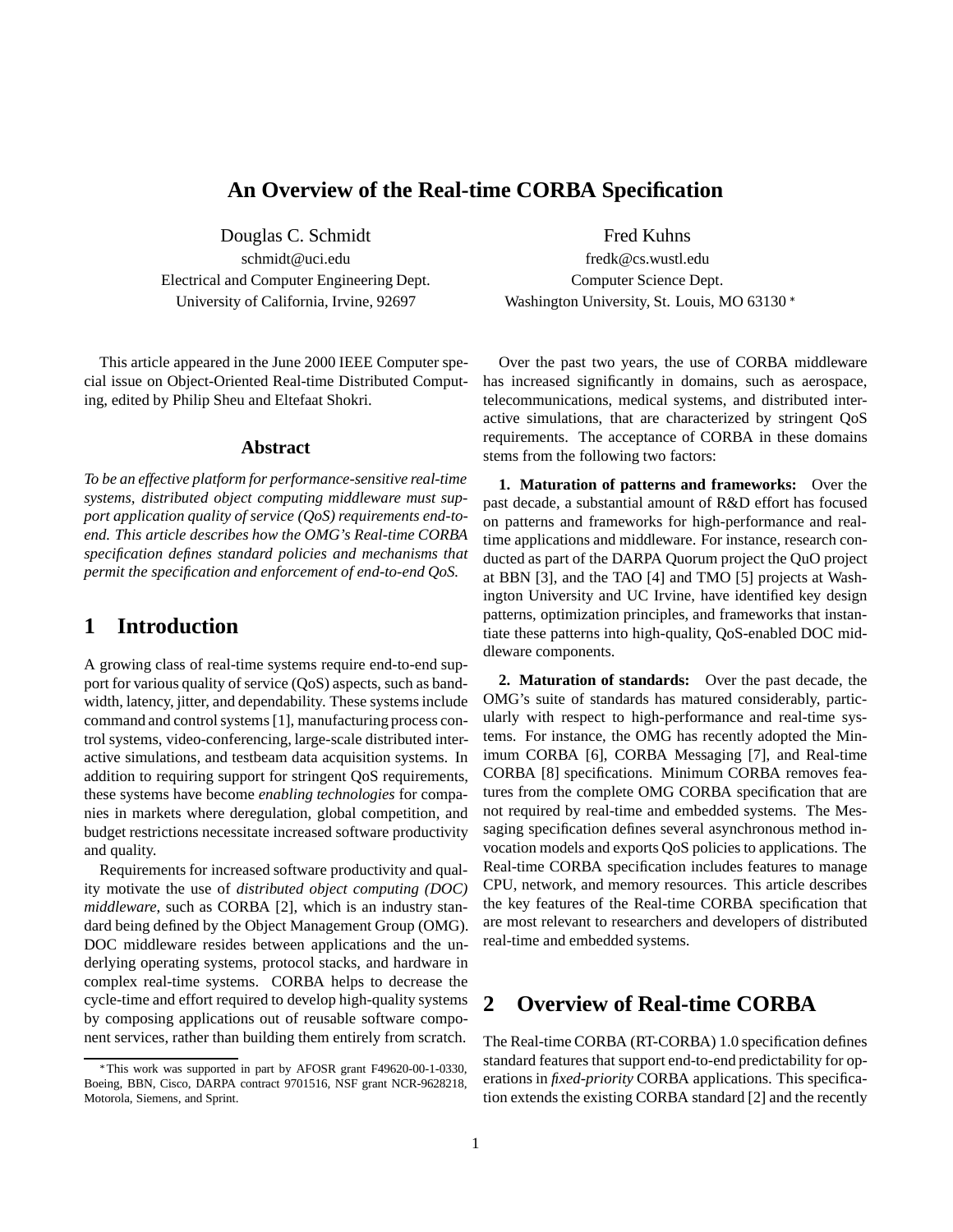adopted OMG Messaging specification [7]. In particular, RT-CORBA 1.0 leverages features from GIOP/IIOP version 1.1 and the Messaging specification's QoS policy framework. All these features and specifications are being integrated into the forthcoming CORBA 3.0 standard.

As shown in Figure 1 an ORB endsystem [4] consists of net-



Figure 1: ORB Endsystem Features for Real-Time CORBA

work interfaces, operating system I/O subsystems and communication protocols, and CORBA-compliant middleware components and services. The RT-CORBA specification identifies capabilities that must be *vertically* (*i.e.*, network interface  $\leftrightarrow$  application layer) and *horizontally* (*i.e.*, peer-to-peer) integrated and managed by ORB endsystems to ensure end-to-end predictable behavior for *activities*<sup>1</sup> that flow between CORBA clients and servers. Below, we outline these capabilities, starting from the lowest level of abstraction and building up to higher-level services and applications.

**1. Communication infrastructure resource management:** An RT-CORBA endsystem must leverage policies and mechanisms in the underlying communication infrastructure that support resource guarantees. This support can range from  $(1)$ managing the choice of the connection used for a particular invocation to (2) exploiting advanced QoS features, such as controlling the ATM virtual circuit cell pacing rate.

**2. OS scheduling mechanisms:** ORBs exploit OS mechanisms to schedule application-level activities end-to-end. Since the RT-CORBA 1.0 specification targets fixed-priority real-time systems, these mechanisms correspond to managing OS thread scheduling priorities. The RT-CORBA specification focuses on operating systems that allow applications to specify scheduling priorities and policies. For example, the real-time extensions in IEEE POSIX 1003.1c define a static priority FIFO scheduling policy that meets this requirement.

**3. Real-Time ORB endsystem:** ORBs are responsible for communicating requests between clients and servers transparently. A real-time ORB endsystem must provide standard interfaces that allow applications to specify their resource requirements to the ORB. The policy framework defined by the OMG Messaging specification [7] allows applications to configure ORB endsystem resources, such as thread priorities, buffers for message queueing, transport-level connections, and network signaling, in order to control ORB behavior.

**4. Real-time services and applications:** Having a real-time ORB manage endsystem and communication resources only provides a partial solution. Real-time CORBA ORBs must also preserve efficient, scalable, and predictable behavior endto-end for higher-level services and application components. For example, a global scheduling service [4, 9] can be used to manage and schedule distributed resources. Such a scheduling service can interact with an ORB to provide mechanisms that support the specification and enforcement of end-to-end operation timing behavior. Application developers can then structure their programs to exploit the features exported by the real-time ORB and its associated higher-level services.

To manage these capabilities, RT-CORBA defines standard interfaces and QoS policies that allow applications to configure and control (1) *processor resources* via thread pools, priority mechanisms, intra-process mutexes, and a global scheduling service, (2) *communication resources* via protocol properties and explicit bindings, and (3) *memory resources* via buffering requests in queues and bounding the size of thread pools. Applications typically specify these real-time QoS policies along with other policies when they call standard ORB operations, such as create POA or validate connection. For instance, when an object reference is created using a QoS-enabled POA, the POA ensures that any server-side policies that affect client-side requests are embedded within a *tagged component*<sup>2</sup> in the object reference. This enables clients who invoke operations on such object references to honor the policies required by the target object.

Figure 1 illustrates how the various RT-CORBA features relate to the existing CORBA standard. Below, we describe how RT-CORBA features can be used to manage (1) processor resources and (2) inter-ORB communication. We also outline RT-CORBA features for managing memory resources, though

<sup>&</sup>lt;sup>1</sup> An activity represents the end-to-end flow of information between a client and its server that includes the request when it is in memory, within the transport, as well as one or more threads.

 $2$ Tagged components are name/value pairs that can be used to export attributes, such as security or QoS values, from a server to its clients within object references [2].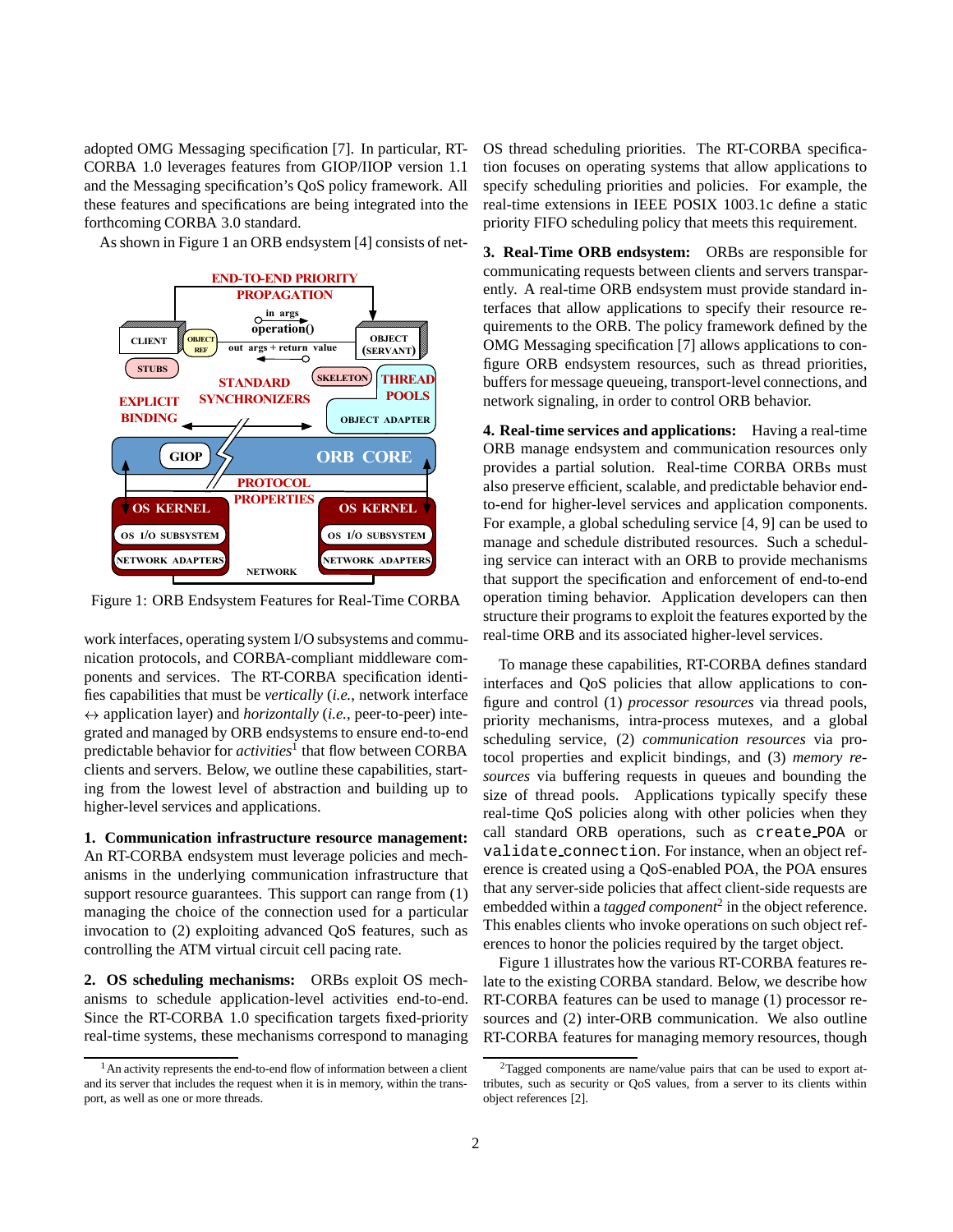

Figure 2: Mapping CORBA Priorities to Native Priorities

the specification is less explicit on this topic, so we merge our memory management discussion with the two main topics.

#### **2.1 Managing Processor Resources**

Strict control over the scheduling and execution of processor resources is essential for many fixed-priority real-time applications. Therefore, the RT-CORBA specification enables client and server applications to (1) determine the priority at which CORBA invocations will be processed, (2) allow servers to pre-define pools of threads, (3) bound the priority of ORB threads, and (4) ensure that intra-process thread synchronizers have consistent semantics in order to minimize priority inversion [10].

It is important to recognize that RT-CORBA's priority mechanisms cannot work miracles. In particular, ORB middleware cannot magically imbue a non-real-time OS or communication infrastructure with completely deterministic behavior. When used in the appropriate environment, however, certain RT-CORBA features help application developers and integrators configure heterogeneous systems to preserve priorities end-to-end, as described below.

#### **2.1.1 Priority Mechanisms**

Conventional [2] CORBA ORBs provide no standard way for clients to indicate the relative priorities of their requests to ORB endsystems. This feature is necessary, however, to minimize end-to-end priority inversion, as well as to bound latency and jitter for applications with deterministic real-time QoS requirements. Therefore, the RT-CORBA specification defines the following platform-independent mechanisms to control the priority of operation invocations.

**Priority type system:** The RT-CORBA specification defines two types of priorities – *CORBA* and *native* – to handle OS heterogeneity. Each one-way or two-way CORBA operation can be assigned a CORBA priority, which ranges in value between 0 and 32767. Each ORB endsystem along an activity path can be customized to map CORBA priorities to native priorities, which may be unique on different endsystems. Figure 2 illustrates how CORBA priorities can be mapped onto two different native ORB endsystem priorities.

**Priority models:** The RT-CORBA specification defines a *PriorityModel* policy with two values, SERVER DECLARED and CLIENT PROPAGATED, as shown in Figure 3 and de-



Figure 3: Real-time CORBA Priority Models

scribed below.

 **Server declared priorities:** This model allows a server to dictate the priority at which an invocation made on a particular object will execute. In the server declared model, the priority is designated *a priori* by a server based on the value of the *PriorityModel* policy in the POA where the object was activated. A single priority is encoded into the object reference, which is then published to the client as a tagged component in an object reference, as shown in Figure 3 (A).

Although the server declares the priority, the client ORB is aware of the selected priority model policy and can use this information internally. For example, priority-banded connections can be implemented on the client by matching invocation priorities and priority-bands with priorities advertised by a server. Thus, the ORB can guarantee that client invocations on a particular object are performed at the designated priority on the server.

 **Client propagated priorities:** Although the server declared model is useful for certain real-time applications, it is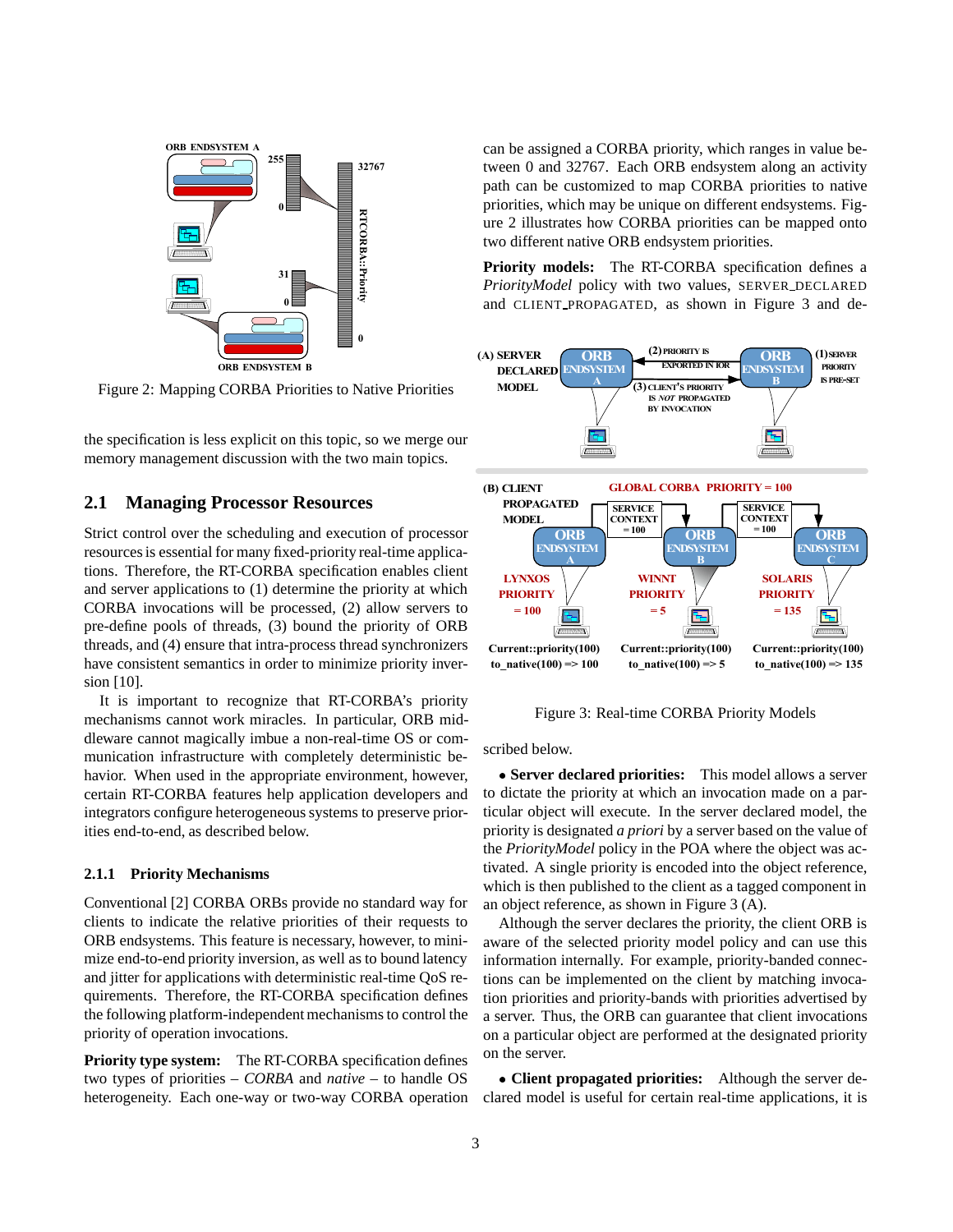not suited for all application use-cases. For instance, one way for a server to avoid priority inversions is to process incoming requests at a priority equivalent to the client thread that invoked the operation originally [10]. The RT-CORBA client propagated model allows clients to declare invocation priorities that must be honored by servers. In this model, each invocation carries the CORBA priority of the operation in the service context list that is tunneled with its GIOP request. Each ORB endsystem along the activity path between the client and server maps this end-to-end CORBA priority to a native OS priority and processes the request at this priority. Moreover, if the client invokes a two-way operation, its CORBA priority will determine the priority of the reply.

Figure 3 (B) depicts the case where an invocation from a client on ORB endsystem A to a server on ORB endsystem C results in an invocation on an intervening ORB endsystem B, each running operating systems with different native thread priority ranges. The CORBA priority of the client is propagated with the request. Each intervening server along the activity path maps the client's CORBA priority to a native priority that is appropriate for its host platform and end-toend global priority. For example, on Windows NT the global CORBA priority can be mapped to a native OS priority of 26. Likewise, on Solaris, the same global CORBA priority can be mapped to a real-time thread with a priority of 135.

**Priority transforms:** The client propagated and server declared priority models described above are not sufficient for all applications. For instance, the server declared model only maps priorities to objects, which may be too coarse-grained for more dynamic use-cases. Likewise, although the client propagated model is more dynamic, there are use-cases where applications require additional control over the ultimate priority at which a given invocation is processed. For example, different priority ceiling protocols may be required in a server to handle *inbound invocations*, *i.e.*, before the upcall is performed, and *outbound invocations*, *i.e.*, before a client or servant performs a remote method invocation.

To support these uses-cases, therefore, the RT-CORBA specification permits a server application to define *priority transforms* that set the priority at which particular invocations are performed, *e.g.*, based on external factors, such as current server load, operation criticality [4], or the state of a global scheduling service [9]. Transforms are implemented as *hooks* that are applied as requests are received or sent. A transform hook is passed the current CORBA priority and target object id and can change the invocation priority, potentially by calling out to application-supplied code. The following two priority transform models are defined in RT-CORBA:

 **Inbound transforms:** These transforms are applied during the invocation upcall, *i.e.*, after reception by the ORB Core, but before the servant operation is dispatched in a server.

 **Outbound transforms:** These transforms are performed when an *onward* operation is invoked from a servant. An onward operation occurs whenever a servant invokes an operation on an object.

#### **2.1.2 Thread Pools**

Many embedded systems use multi-threading to (1) distinguish between different types of service, such as high-priority vs. low-priority tasks [1] and (2) support thread preemption to prevent unbounded priority inversion. Prior to the RT-CORBA specification, however, there was no standard API for programming multi-threaded CORBA servers. Thus, it was not possible to use CORBA to program multi-threaded real-time systems without using proprietary ORB features.<sup>3</sup>

One way to implement a server ORB without threads is to use a *reactive* concurrency model [11]. In this approach, a server ORB reads each request from the underlying communication mechanism, processes it to completion, and then retrieves the next request and so forth. If all requests require a fixed, relatively short amount of processing, a reactive concurrency model may be feasible. However, many distributed applications have complex object implementations that run for variable and/or long durations. Moreover, to avoid unbounded priority inversion and deadlock, real-time applications often require some form of pre-emptive multi-threading.

To address these concurrency issues, therefore, the RT-CORBA specification defines a standard *thread pool* model [11]. This model allows server developers to preallocate pools of threads and to set certain thread attributes, such as default priority levels. Thread pools are useful for realtime ORB endsystems and applications that want to leverage the benefits of multi-threading, while bounding the amount of memory resources, such as stack space, they consume. Moreover, thread pools can be optionally configured to buffer or not buffer requests, which provides further control over memory usage.

Thread pools can be defined and associated with POAs in an RT-CORBA server. Each POA must be associated with one thread pool, although a thread pool can be associated with multiple POAs. Figure 4 illustrates the creation and association of thread pools in a server.

The RT-CORBA specification defines two different thread pool styles, *with* and *without lanes*, as described below.

**Thread pools:** The simplest RT-CORBA thread pool model allows developers to control the overall concurrency level within server ORBs and applications. A thread pool is created with a fixed number of statically allocated threads that

<sup>&</sup>lt;sup>3</sup>Strictly speaking, the RT-CORBA specification is an optional part of the CORBA standard, though ORBs that implement it are obliged to adhere to its interfaces and policies.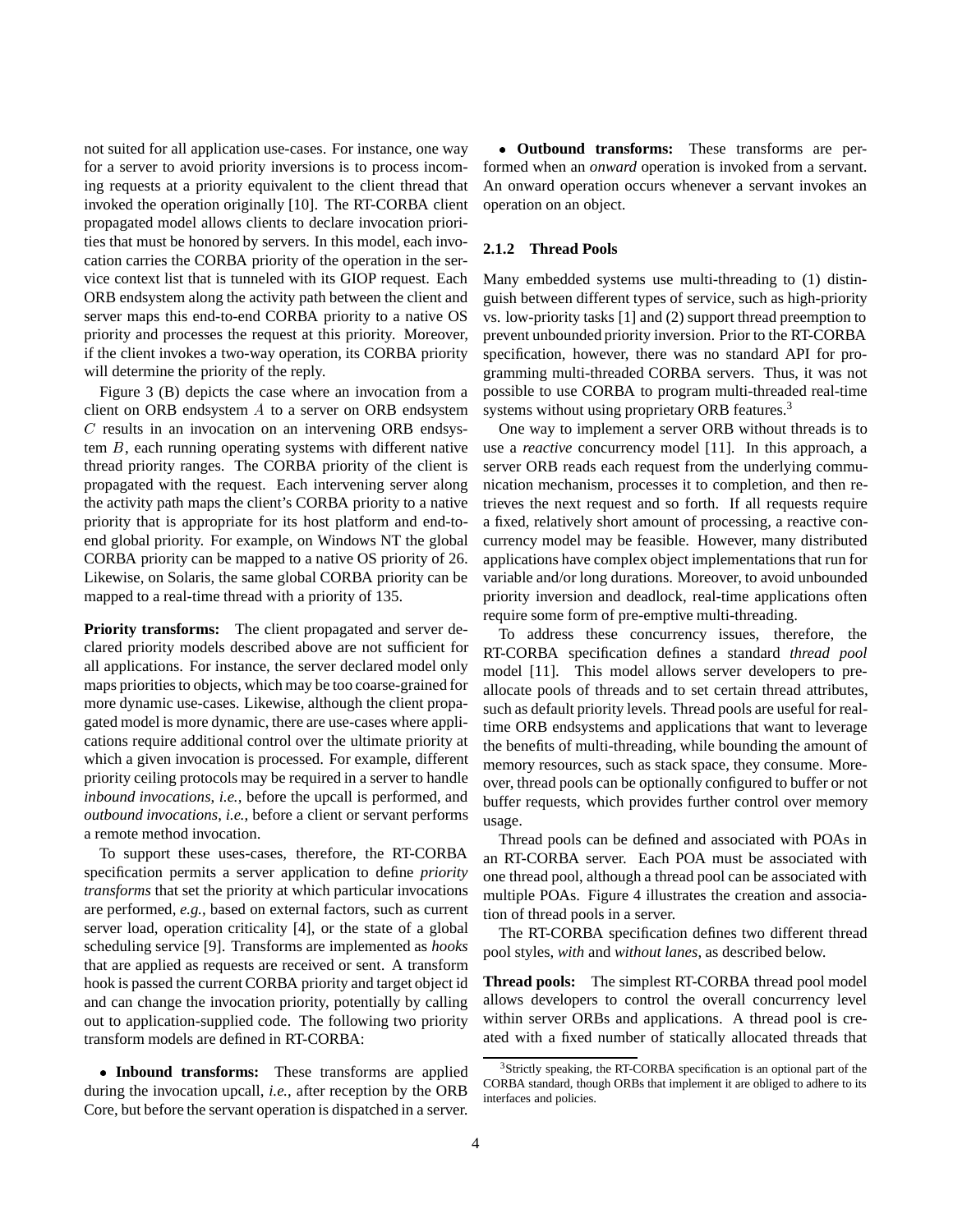

Figure 4: POA Thread Pools in Real-time CORBA

an ORB uses to process client messages. These pre-allocated threads will consume system resources even if they are not used, however. Therefore, RT-CORBA provides an interface that allows server developers to pre-allocate an initial number of so-called *static* threads, while allowing this pool to grow dynamically to handle bursts of client requests.

Server applications can use the create threadpool API to specify (1) the default number of static threads that are created initially, (2) the maximum number of threads that can be created dynamically, and  $(3)$  the default<sup>4</sup> priority of all these threads. If a request arrives and all existing threads are busy, a new thread may be created to handle the request. No additional thread will be created, however, if the maximum number of threads in the pool have been spawned.

A pool can be optionally pre-configured for a maximum buffer size or number of requests, as shown in Figure 5. If buffering is enabled for the pool, the request will be queued until a thread is available to process it. If no queue space is available or request buffering was not specified the ORB should raise a TRANSIENT exception, which indicates a temporary resource shortage. When the client receives this exception it can reissue the request at a later point.

**Thread pools with lanes:** Many real-time and embedded systems applications statically associate global CORBA priorities to pools of threads. For example, a telecommunications application may select three distinct priorities to represent low-latency, high-throughput, and best-effort request classes. Alternatively, a fixed set of rate-groups with corresponding global CORBA priorities are a convenient model



Figure 5: Buffering Requests in RT-CORBA Thread Pools

for applications, such as avionics mission computing [1], with real-time periodic processing requirements. In these scenarios, it is desirable to partition the threads in a thread pool into different subsets, each with different priorities. Therefore, RT-CORBA defines a *thread pool with lanes* model, which enables developers to bound both the overall concurrency of a server and the amount of work performed at a given priority level.

For each lane in this thread pool model, the server specifies the CORBA priority, static thread count, and dynamic thread count. Dynamic threads are assigned the lane priority. Thread pools with lanes can be configured to allow lanes with higher priorities to borrow threads from lanes with lower priorities. If a thread is borrowed, its priority is temporarily raised to that of the lane that borrows it. When the invocation processing is complete, its priority reverts to its previous value and the thread returns to its original lane. Thread pools with lanes also can be configured to support request buffering if no threads are available to process incoming requests.

#### **2.1.3 Standard Synchronizers**

As mentioned in Section 2.1.2, the CORBA specification [2] does not define a threading model. Thus, there is no standard, portable API that CORBA applications can use to ensure semantic consistency between their synchronization mechanisms and the internal synchronization mechanisms used by an ORB. Real-time applications, however, require this consistency to enforce priority inheritance and priority ceiling protocols [10].

To ensure semantic consistency, therefore, the RT-CORBA specification defines a standard set of *locality constrained* mutex operations. Figure 6 illustrates the mutex interface defined by RT-CORBA.

<sup>4</sup>Threads within a pool may have their priorities changed dynamically in accordance with the priority models or priority transforms described in Section 2.1.1.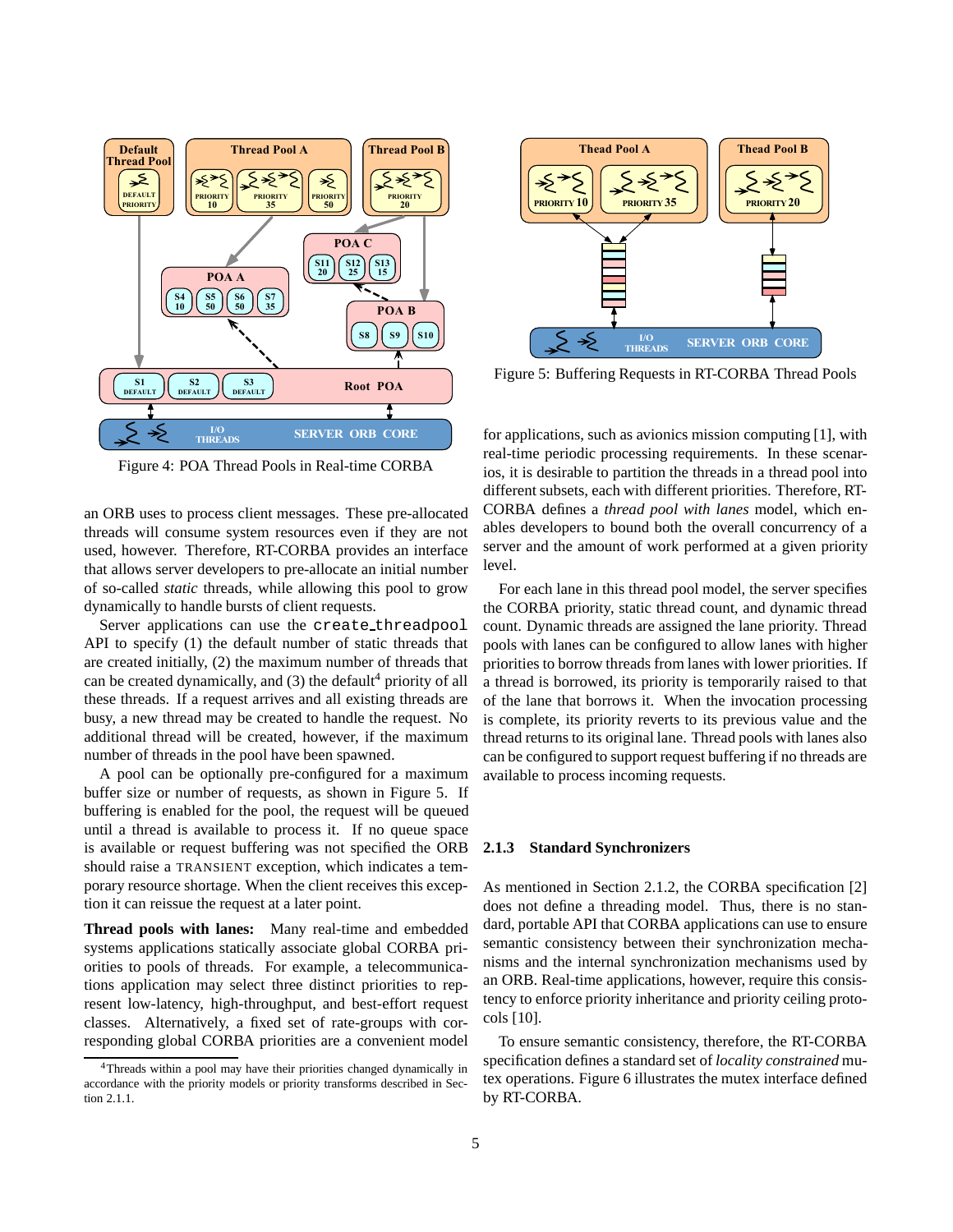

Figure 6: Standard Synchronizers

#### **2.1.4 Global Scheduling Service**

The scheduling abstractions defined by real-time operating systems such as VxWorks, LynxOS, and POSIX 1003.1c implementations are relatively low-level. For instance, they require developers to map their high-level application QoS requirements into lower-level OS mechanisms, such as thread priorities and virtual circuit bandwidth/latency parameters. This manual mapping step is non-intuitive for many application developers, who prefer to design in terms of object interfaces and object operations.

To allow applications to specify their scheduling requirements in a higher-level, more intuitive manner, the RT-CORBA specification defines a global scheduling service [8]. This service is a CORBA object that is responsible for allocating system resources to meet the QoS needs of the applications that share the ORB endsystem. Applications can use the real-time scheduling service to specify the processing requirements of their operations in terms of various parameters, such as worst-case execution time or period, as shown in Figure 7.



Figure 7: Real-Time CORBA Global Scheduling Service

#### **2.2 Managing Inter-ORB Communication**

Historically, the CORBA specification and conventional ORBs have supported *location transparency*, *i.e.*, applications cannot detect whether components are distributed or collocated in the same process. Moreover, the features of the underlying OS, network, and/or bus are considered a black box. Although this encapsulation is useful for applications with best-effort QoS requirements, it is inadequate for applications with more stringent QoS requirements.

To allow applications to control the underlying communication protocols and endsystem resources, therefore, the RT-CORBA specification defines standard interfaces that can be used to select and configure certain *protocol properties*. In addition, client applications can *explicitly bind* to server objects using priority-bands and private connections, as described below.

#### **2.2.1 Selecting and Configuring Protocol Properties**

CORBA uses inter-ORB communication mechanisms to exchange requests between clients and servers. These mechanisms are built upon lower level protocols that provide various types of QoS. Inter-ORB protocol (IOP) instances are composed of both an ORB protocol and a mapping to a specific underlying transport protocol. For example, the Internet Inter-ORB Protocol (IIOP) is a mapping of the General Inter-ORB Protocol (GIOP) onto TCP/IP. Thus, an IOP contains two protocol layers – *ORB* and *transport* – each having its own set of protocol properties.

RT-CORBA defines an interface that permits applications to specify ORB- and transport-specific protocol properties that control various communication protocol features, such as ATM virtual circuits or Internet RSVP traffic specification. Each ORB/transport protocol properties tuple is defined by a Protocol struct that ultimately resides in a sequence structs called a ProtocolList, as defined by the following CORBA IDL:

```
interface ProtocolProperties {};
typedef struct {
 IOP::ProfileId protocol_type;
  ProtocolProperties
    orb_protocol_properties;
  ProtocolProperties
    transport_protocol_properties;
 Protocol;
typedef sequence <Protocol> ProtocolList;
```
The order in which protocol properties appear in the ProtocolList is significant – it allows applications to indicate the order of their protocol preferences. For example, a client may specify that IIOP is more preferable than other protocol combinations.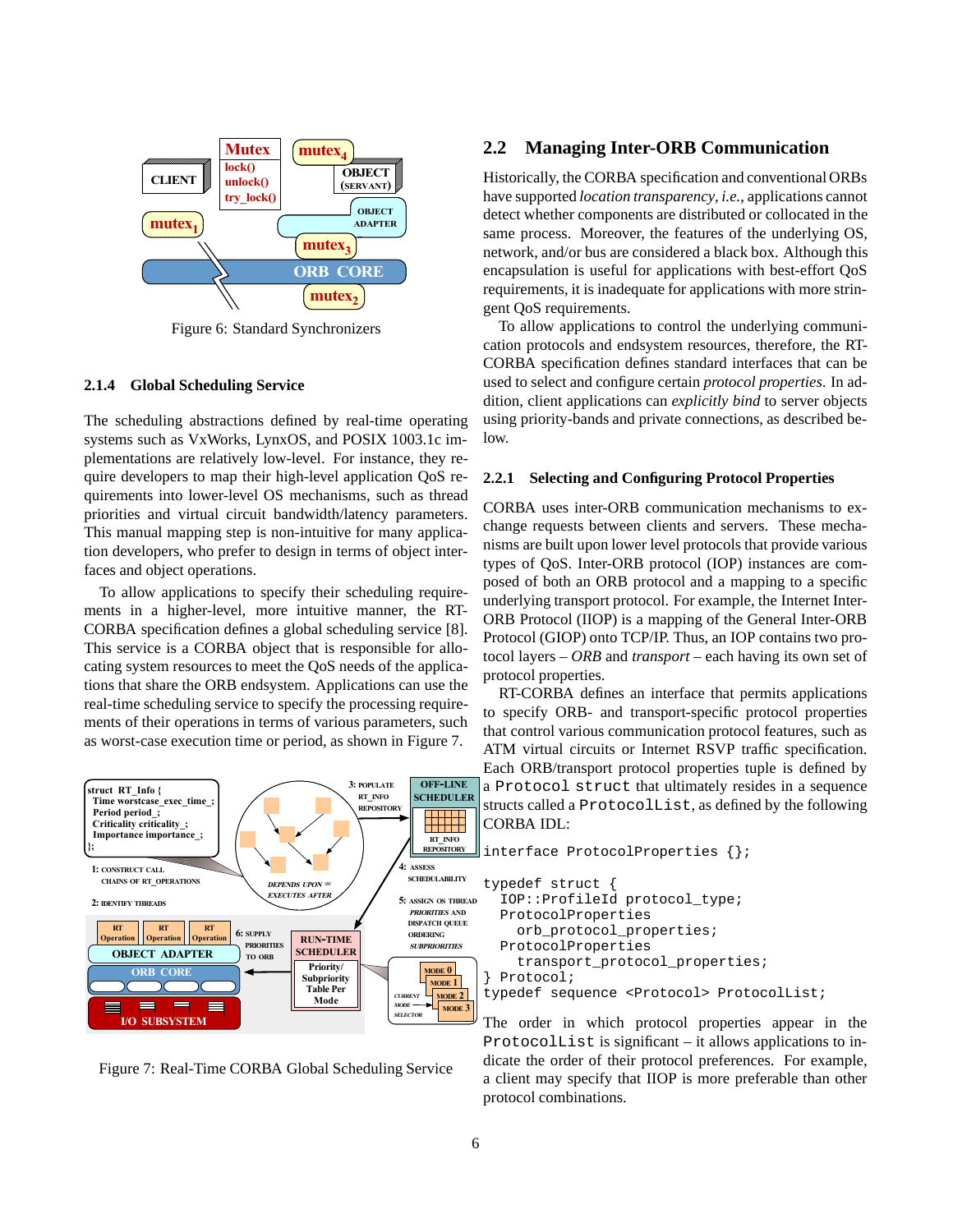To allow applications to select and configure their desired ORB/transport protocol properties, RT-CORBA defines the following pair of QoS policies, *ClientProtocol* and *ServerProtocol*.

**Server-side protocol properties:** CORBA servers can use the *ServerProtocol* policy to select which protocols to configure into an object reference. This policy can be passed with other POA policies when the create POA operation is invoked on the PortableServer::POA interface. The *ServerProtocol* policy has two purposes: it (1) publishes a list of available protocols to clients and (2) defines protocol configuration attributes for server connections.

The POA ensures that the ordering of profiles in object references conforms to the ordering of protocols specified in the *ServerProtocol* policy. Thus, a server can export its protocol preferences to clients by passing them in object references whose profiles are arranged in a particular order. When a client receives the object reference, it can either accept the server's preference or use different selection criteria.

**Client-side protocol properties:** Client applications can use the *ClientProtocol* policy to select which protocols to use when they connect to objects. This policy is applied when a client obtains a binding to an object. The *ClientProtocol* policy indicates the protocol properties a client is interested in, as well as the ordering of its preferences.

The *ClientProtocol* policy can be set either by a client or server, but not both for the same object reference. Servers can publish particular protocol requirements and preferences on a per-object basis. In contrast, clients can use this policy to change protocol policies on a per-invocation basis. If set on the server, the ClientProtocol policy is propagated to the client in the object reference, as shown in Figure 8. This figure



Figure 8: Configuring and Selecting Protocol Properties

illustrates how a server can designate the protocols available to the client. The server publishes the VME, ATM, and RTP protocols, in that order, in a tagged component in the object reference. The client then must abide by the *ClientProtocol* policy propagated by the server and select from one of these three protocols, ignoring any protocols that it does not support. This feature allows a server to enforce specific inter-ORB protocol requirements on clients.

The particular properties for specific protocols can be defined via interface inheritance. For example, the standard TCP protocol properties are shown below:

```
interface TCPProtocolProperties
  : ProtocolProperties
{
  attribute long send buffer size;
  attribute long recv_buffer_size;
  attribute boolean keep_alive;
  attribute boolean dont_route;
  attribute boolean no_delay;
};
```
This protocol property interface permits applications to set common attributes of TCP endpoints. For example, the send and receive buffer size attributes can set the size of endpoint socket queues. Many TCP implementations use these values to determine the TCP window size, which in turn affects endto-end throughput. If the keep alive attribute is enabled TCP will send a probe on inactive connections to verify that they are still valid. Finally, the no delay attribute disables TCP's Nagle algorithm so that small requests can be sent even if earlier requests have not yet been acknowledged.

#### **2.2.2 Explicit Binding**

The original CORBA specification only supported *implicit binding* [2]. In this model, resources along the activity path between a client and its server object are established *on-demand*, *e.g.*, after a client's first invocation on the server. Implicit binding helps preserve location transparency by allowing clients to access remote objects or collocated objects using a common programming model. In addition, it helps conserve OS and networking resources, such as socket handles and ATM virtual circuits, by (1) deferring network connections until they are actually used and (2) allowing multiple client threads in a process to be multiplexed through shared network connections to their corresponding servers.

Unfortunately, implicit binding is inadequate for real-time applications with deterministic QoS requirements. In particular, deferring object/server activation and resource allocation until run-time can increase latency and jitter significantly. Moreover, the use of connection multiplexing can yield substantial priority inversion [11] due to head-of-line blocking associated with connection queues that are processed in FIFO order.

To avoid these problems, the RT-CORBA specification defines an *explicit binding* mechanism that uses the validate connection operation defined on the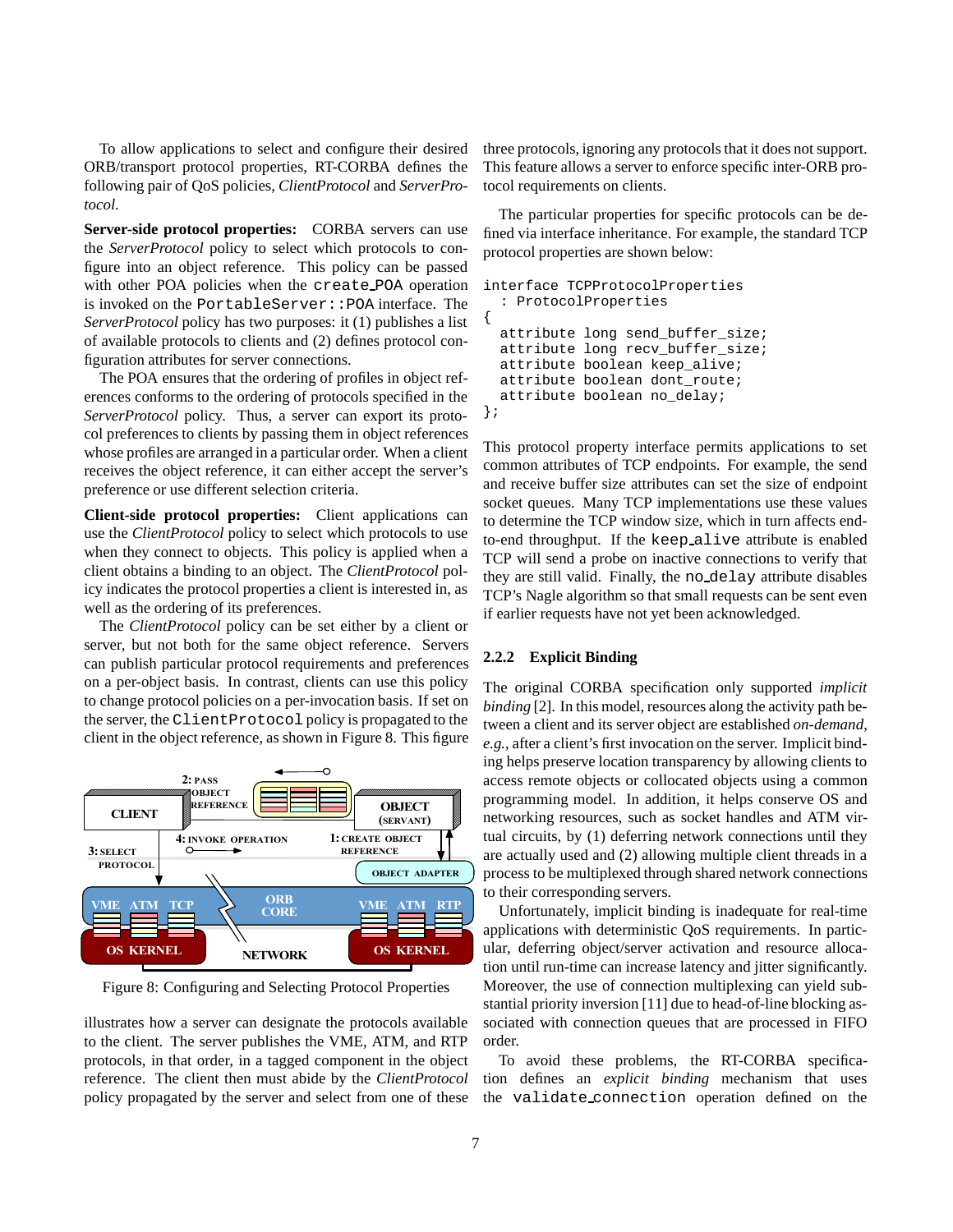CORBA::Object interface in the CORBA Messaging specification. This mechanism enables clients to (1) pre-establish connections to servers and (2) control how client requests are sent over these connections. The following two policies – *priority-banded* and *private connections* – are defined to support explicit binding in RT-CORBA.

**Priority-banded connections:** Priority-banded connections allow clients to (1) specify explicit priorities for each network connection and (2) select the appropriate connection at runtime based on the CORBA priority of the thread that invoked an operation. Clients are responsible for specifying policies that define one or more priority-bands when they establish connections explicitly.

Priority-band information is exported to the server within the service context of the first invocation sent across the connection. For instance, explicit binding information is passed in a request for bind priority band, which is an *implicit operation*. When a server receives a bind priority band request, which includes the requested priority in the service context, it allocates resources to the connection. Subsequent requests on this connection are then processed at the requested priority.

In the absence of an bind priority band operation, an implicit bind is performed when the first invocation is sent over the connection. The service context of this request must contain the CORBA priority range, *i.e.*, minimum and maximum values, for the banded connection. The server then allocates any necessary resources to ensure subsequent requests arriving on this connection will be processed at the desired priority.

**Private connections:** Many ORBs support *multiplexed* connections, which yield better utilization of connections and other limited OS resources [11]. However, real-time applications often require private, *i.e.*, *non-multiplexed*, connections, which are well-suited for applications that possess deterministic QoS requirements. In this case, a connection cannot be reused for another two-way request until the reply for the previous request is received. To support this feature, RT-CORBA provides a policy, *PrivateConnection*, that allows clients to select private connections that minimize the duration of any end-to-end priority inversions. Oddly, there is no API in RT-CORBA to explicitly request a multiplexed connection, *i.e.*, this is considered an ORB implementation detail.

Figure 9 illustrates the use of priority-banded, private connections between a client and server. In Figure 9 private connections are combined with priority banding. Thus, each client operation is sent to the server over a pre-allocated connection that is assigned to a fixed priority range. The server ORB then



Figure 9: Explicit Binding

processes the servant upcall at the specified priority and sends the reply across the same non-multiplexed connection. This combination of features ensures that end-to-end priorities are maintained and that key sources of priority inversion are eliminated.

# **3 Concluding Remarks**

Due to constraints on weight/power consumption, memory footprint, and performance, real-time, embedded system software development has historically lagged behind mainstream software development methodologies. As a result, real-time, embedded software systems are costly to evolve and maintain. Moreover, they are often so specialized that they cannot adapt readily to meet new market opportunities or technology innovations.

Meeting the QoS requirements of next-generation distributed applications requires an integrated architecture that can deliver end-to-end QoS support at multiple levels in realtime and embedded systems. Distributed object computing (DOC) middleware based on the Real-time CORBA (RT-CORBA) 1.0 specification [8] offers solutions to some resource management challenges facing researchers and developers of real-time systems, particularly those systems that can be designed using fixed priority scheduling.

However, an important class of mission-critical applications cannot meet their QoS requirements under dynamic load conditions [9] just using the features standardized in the RT-CORBA 1.0 specification. Moreover, it is very hard for complex mission-critical application developers to determine the priorities of various operations *a priori* without significantly underutilizing various resources, such as the CPU. To address these issues, therefore, the OMG is standardizing dynamic scheduling techniques, such as deadline-based [12] or valuebased scheduling.

A freely-available, open-source implementation of the Real-time CORBA specification called TAO is available at www.cs.wustl.edu/~schmidt/TAO.html.TAO has been used on a wide range of distributed real-time and em-

 $5$ Implicit operations are implemented by an ORB, not by an application object, and are typically used for internal inter-ORB communication and configuration.